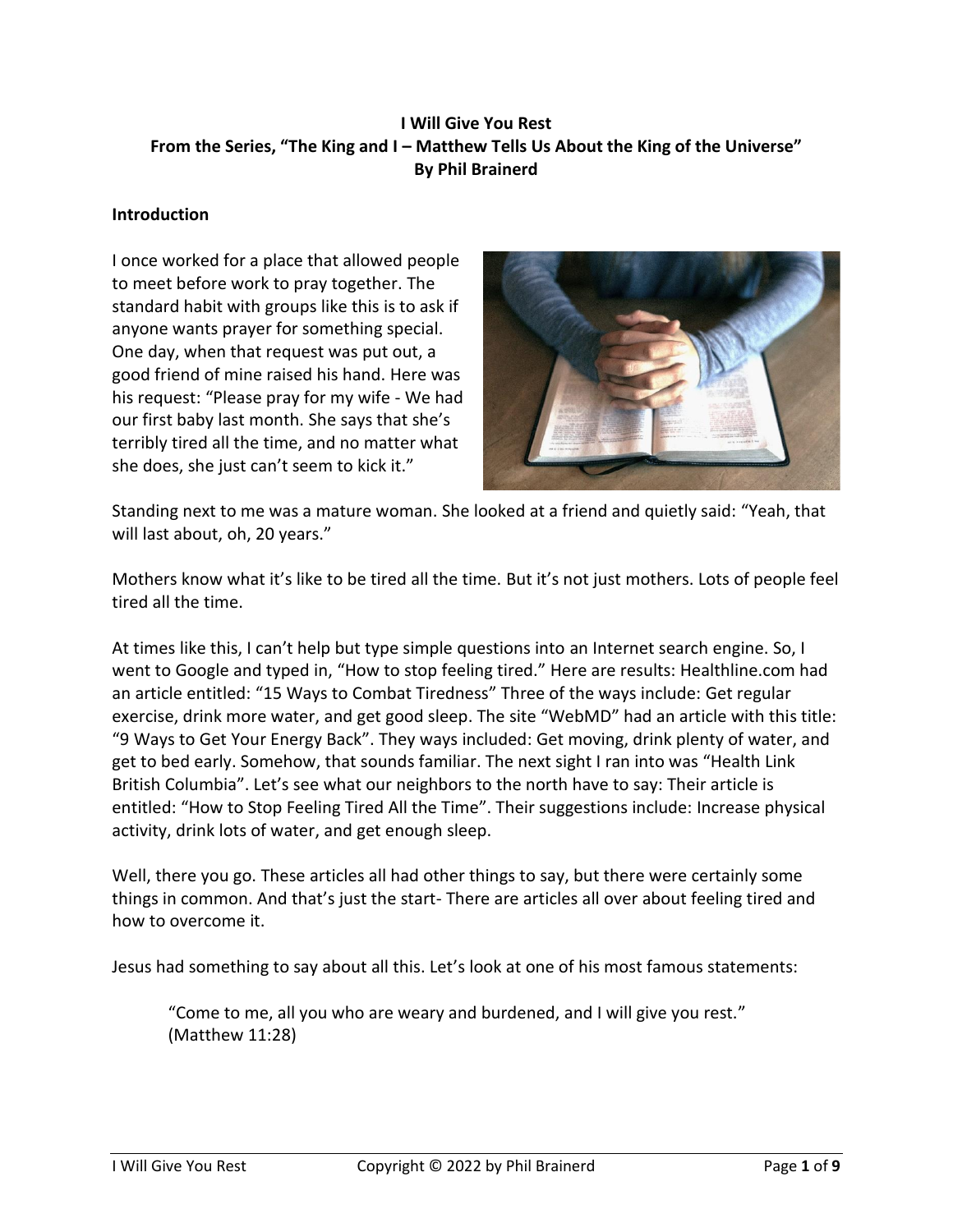We're in a series right now called, "Faith, followers, and Failures". We're in the book of Mathew, chapter 11. We're listening in on things that Jesus shared with the world of his day. In particular, we're looking at the way people reacted. Some had faith, and they followed Jesus. Some failed. Our message today is: "I will give you rest."

There were a few things that Jesus said before making that famous statement. Let's take a look.

25 At that time Jesus said, "I praise you, Father, Lord of heaven and earth, because you have hidden these things from the wise and learned, and revealed them to little children. 26 Yes, Father, for this is what you were pleased to do. 27 All things have been committed to me by my Father. No one knows the Son except the Father, and no one knows the Father except the Son and those to whom the Son chooses to reveal him." (Matthew 11:25-27)

What's Jesus doing here? Let's unpack this and find out.

#### **I. The Authority of Jesus**

Jesus is going to start off with some statements that emphasize his authority. Let's look at the first statement:

"At that time Jesus said…" (Matthew 11:25)

What time was that? In our last session, we saw Jesus make some very stern statements. When we talk about "Faith, Followers, and Failures", he was talking about the "failures". Many of the people who failed to understand Jesus opposed him. Jesus said that some of those people were like spoiled, badly-behaved little children - They were like spoiled brats.

I've spoken in a lot of places. In some of those places, I've had listeners who disagreed. When that happens, I can't do things like compare mu audience to spoiled brats. I try to find polite and respectful ways to explain my thoughts. I have to do that because I don't have lots of authority. I have some authority, but not lots - I'm just me.

Jesus however, had authority. So, if the best way to respond to people involved being stern, he could do that. In fact, in our last session, Jesus said things that were even stronger. He said that there were whole towns who failed to follow him. They failed to repent even though they saw incredible miracles. According to Jesus, things would go very badly for those towns in the final judgement. Those are things you only say when you have authority, and lots of it.

So, Jesus is going to share some things now that emphasize his authority.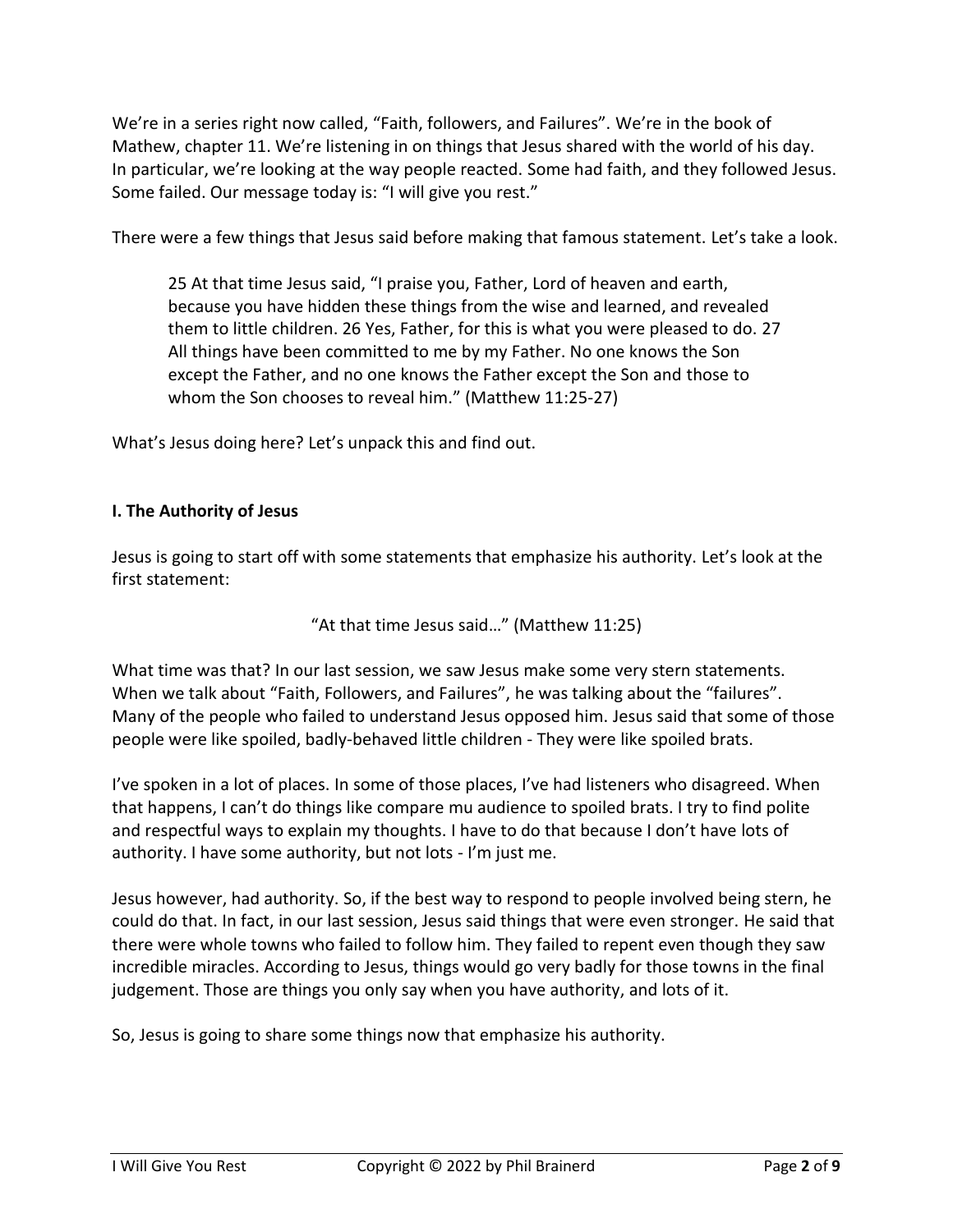## **A. He is the Son of God.**

We're going to see that Jesus has authority because he is the Son of God. Let's read on:

"I praise you, Father, Lord of heaven and earth"

When Jesus prayed, he didn't sound like anyone else in his day. He didn't sound like anyone who came before him. When he spoke to God, he called him "Father". That had a special meaning to his listeners. Jesus instructs us to refer to God as "Our Father in Heaven". But it's different when he addresses the Father.

Let's look at another place where Jesus did this, and we'll see how people reacted.

…Jesus said to them, "My Father is always at his work to this very day, and I too am working." 18 For this reason they tried all the more to kill him; not only was he breaking the Sabbath, but he was even calling God his own Father, making himself equal with God. (John 5:17-18)

People in the days of Jesus sometimes thought of God as a Father. However, he was the father of all mankind. People are not equal with God. When Jesus prayed, he spoke with God the Father in a very unusual way, an intimate way - the way someone would speak to another who is equal. More on this later.

Jesus goes on to make this even more clear:

"…I praise you Father, *Lord of heaven and earth*…" (Matthew 11:25)

So, Jesus makes it clear. He's speaking to the Creator God. And he's speaking in an intimate way - A way mortal humans don't.

Jesus does even more than this to show his authority.

#### **B. Jesus understand the ways of the Father**

Jesus demonstrates his intimate relationship with the Father by understanding the ways of the Father.

"…because you have hidden these things from the wise and learned, and revealed them to little children. 26 Yes, Father, for this is what you were pleased to do." (Matthew 11:25(b)-26)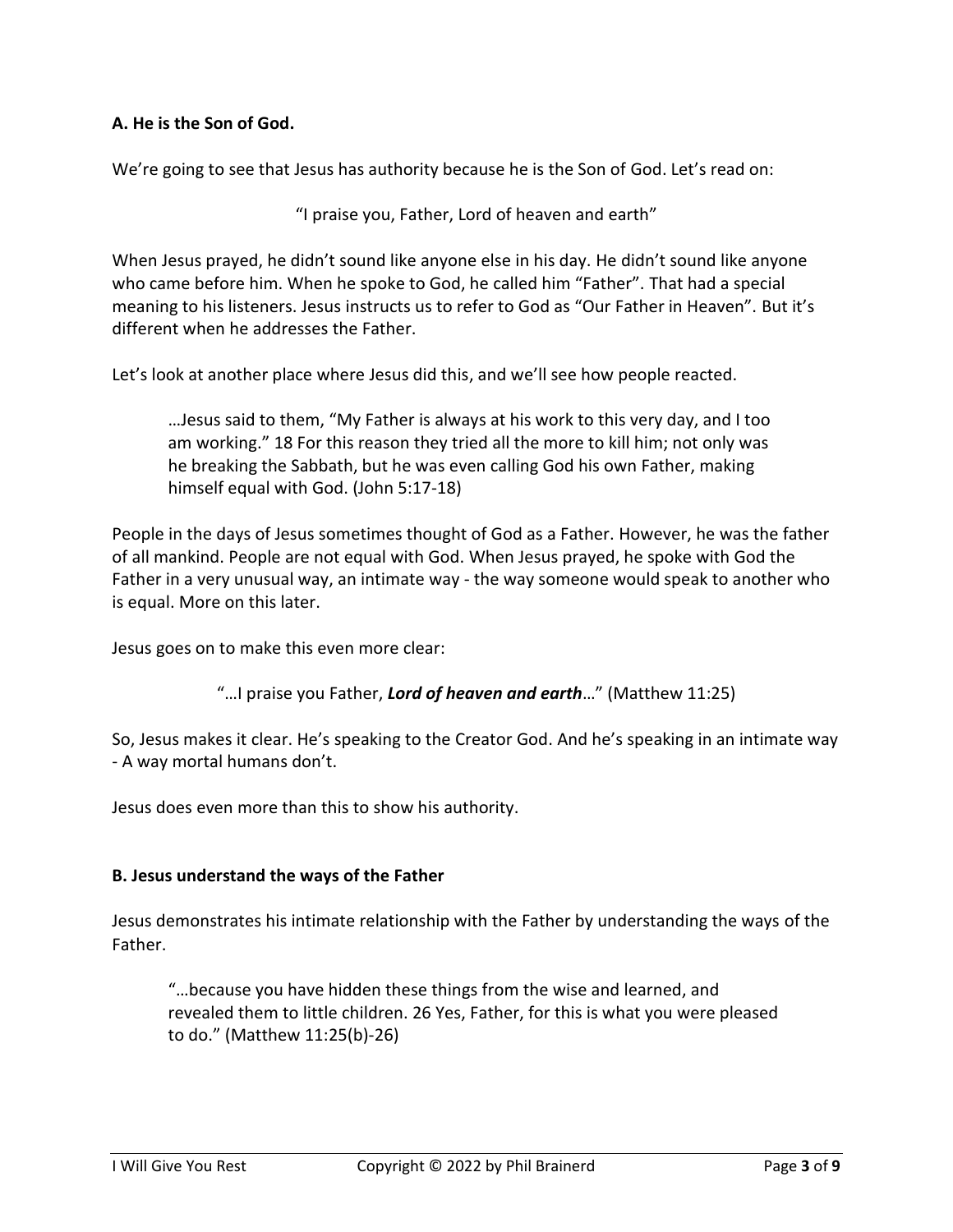Jesus says three things here. First, God has hidden things from a group that Jesus calls the "wise and learned." Now, if you look through the Bible, you'll see a lot of respect for "wisdom". You'll also see respect for "learning". So, Jesus isn't saying that wisdom, intelligence, and learning, are necessarily bad things. However, it looks like these things can go wrong. And they often did in the days of Jesus.

Many of the people who opposed Jesus were highly educated people. There is something about spending lots of time with books that can make people think they don't need God. They begin to feel that they have answers for everything. And all the answers come from the minds of people on earth. Any answer you could possibly need, some people think, can be found if you spend enough time at the library, or in the laboratory.

Sadly, there are lots of problems we have here on earth that will never be answered by spending time in the library. And sadder, there are many who will never discover this.

Then, there are children. Why does Jesus talk about children here? Children can be very humble. They're very inquisitive. They're always asking questions. How – How? Why – why? The difference between children and some adults it that when a child receives a good answer, they accept it and move on.

Previously, Jesus compared some of the people who opposed him to children. Comparing people to children is not always a bad thing. It's a good thing when you're talking about good children.

This is a figurative way of saying that God dislikes self-righteous, prideful people. However he likes humility. The apostle James said it in another place:

"God opposes the proud but shows favor to the humble." (James 4:6)

So, God reveals himself to humble people - People who come to him seeking truth. He does not reveal himself to prideful, self-sufficient people who think they don't need any help.

Why does God do this?

Yes, Father, for this is what you were pleased to do. (Matthew 11:27)

God does this because he does what he pleases. He does what he pleases because he is God. No one tells God what to do. However, because God is good and kind, he often shows his love and grace even when he is not asked.

So, Jesus shows his authority because he understands the ways of the Father.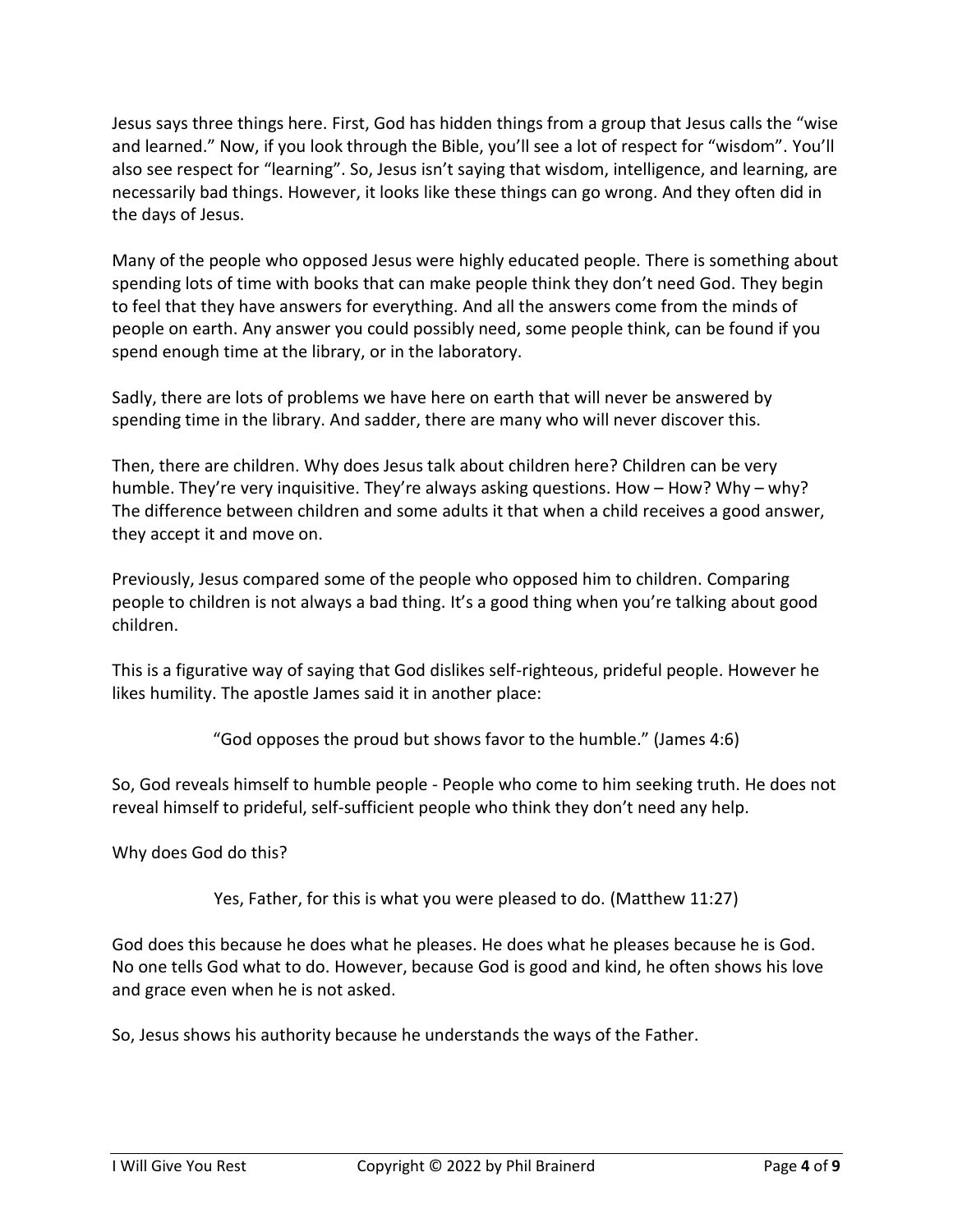Next, Jesus has authority because the Father gave it to him.

All things have been committed to me by my Father (v 27).

What kind of things have been committed to Jesus? All things. That's a lot of things! Are there any exceptions? No. All things have been committed to Jesus. That's a lot of authority.

Next, we see that Jesus has authority because he is unlike any other being in the universe.

"No one knows the Son except the Father, and no one knows the Father except the Son and those to whom the Son chooses to reveal him." (v 27)

Jesus is like no one else. He has a unique relationship with the Father that no one else has. As we said earlier, he is equal with the Father. Only the Father can completely know Jesus, the Son. No one can understand the Father accept Jesus, the Son. Fortunately for us, Jesus chooses to reveal the Father to anyone who comes to him. If you want to know God the Father, you must come to him through the Son.

There are lots of people in the world. Many of those people, if I were to compare them to myself, would be perfectly good people. However, one day all people will appear before God. There will be a final judgement. In that judgement, no one will be compared to other people. It doesn't matter whether you're better than me or I'm better than you. Everyone will be compared to the perfect standards of God. To pass that judgement, you must know Jesus.

There are lots of religions other than Christianity. There are lots of philosophies. But none of them teach people to know Jesus. Only Christianity does that. Here's how Jesus stated in in another place:

"I am the way and the truth and the life. No one comes to the Father except through me." (John 14:6)

That's a strong statement. If I were to make it, that wouldn't mean much. *But it's what Jesus says.* He said that no one comes to the Father except through him.

# **And Invitation**

Friends, do you know Jesus? He wants to show you his love. He wants to show you the Father. Let us tell you how you can know Jesus. We want you to enjoy Jesus and his love. There will be important information at the end of this article.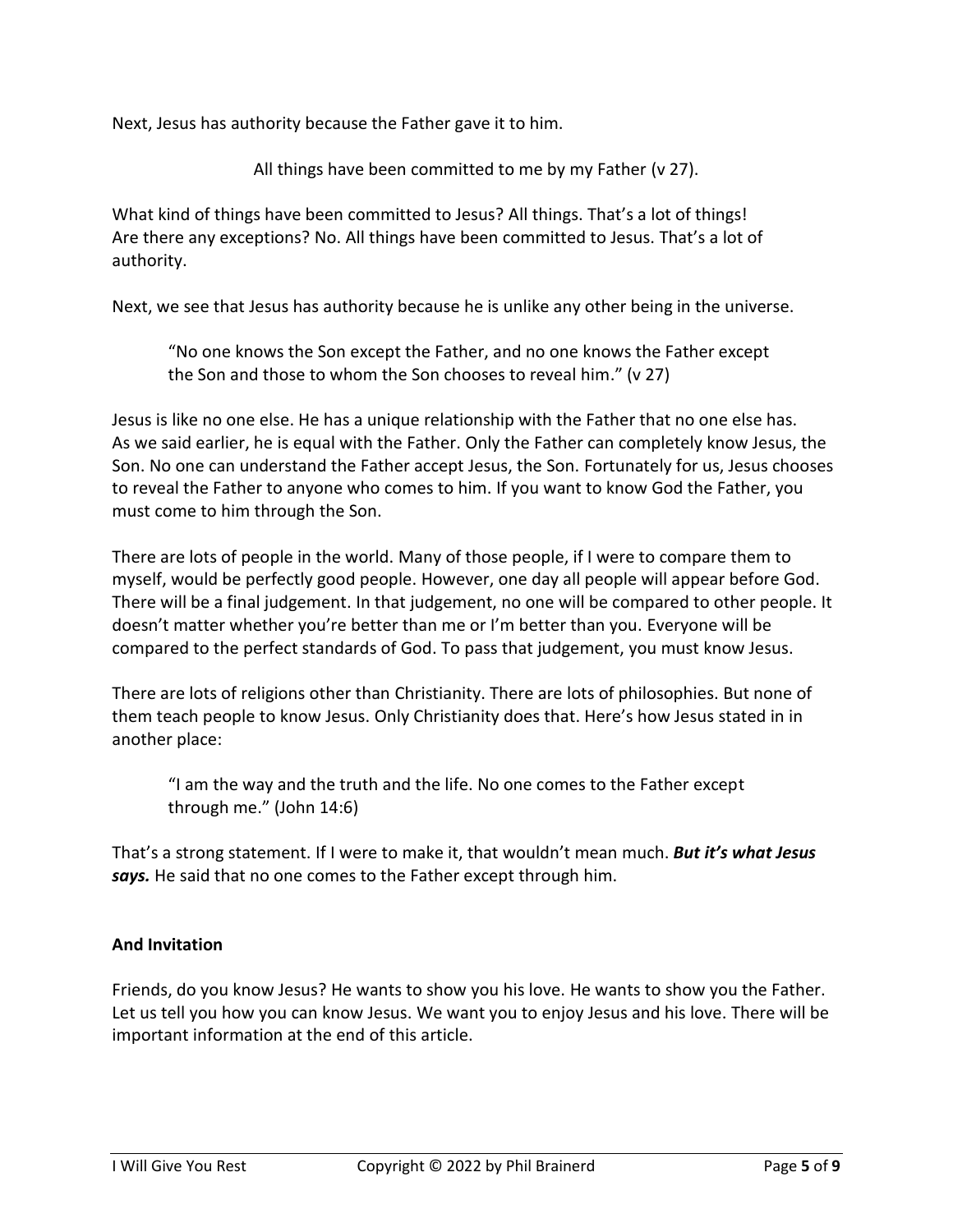We've seen through all this that Jesus has great authority, because he is the Son of God.

Jesus offers us eternal life. But he also offers us wonderful things in this life as well. Now that we understand his authority, we're ready to look at what he offers to us in the famous statement that we started with.

## **II. His Offer**

Jesus makes a great offer. He calls to us, and this is what he says:

28 "Come to me, all you who are weary and burdened, and I will give you rest. 29 Take my yoke upon you and learn from me, for I am gentle and humble in heart, and you will find rest for your souls. 30 For my yoke is easy and my burden is light." (Matthew 11:28-30)

This is both a call and a promise. Let's take it apart.

## "Come to me"

Once again, we see the authority of Jesus. Anyone else would have to say, "Go to God." Jesus says, "Come to me." Who is going to help us? Jesus. He can help us, because he is God, and he has all the authority of God.

Who should come?

…all you who are weary and burdened…

Jesus calls to everyone, no matter who you are. Rich or poor. No matter where you come from. Any nation, any people group. If you want to come to Jesus, you can come.

Jesus gives a special call though, to people who feel weary and burdened. To those people he says:

# "I will give you rest"

Let's stop here and ask a question: What makes people feel weary and burdened? I think there are three sources of this feeling: **SLIDE**

- Physical (our body)
- Emotional
- Spiritual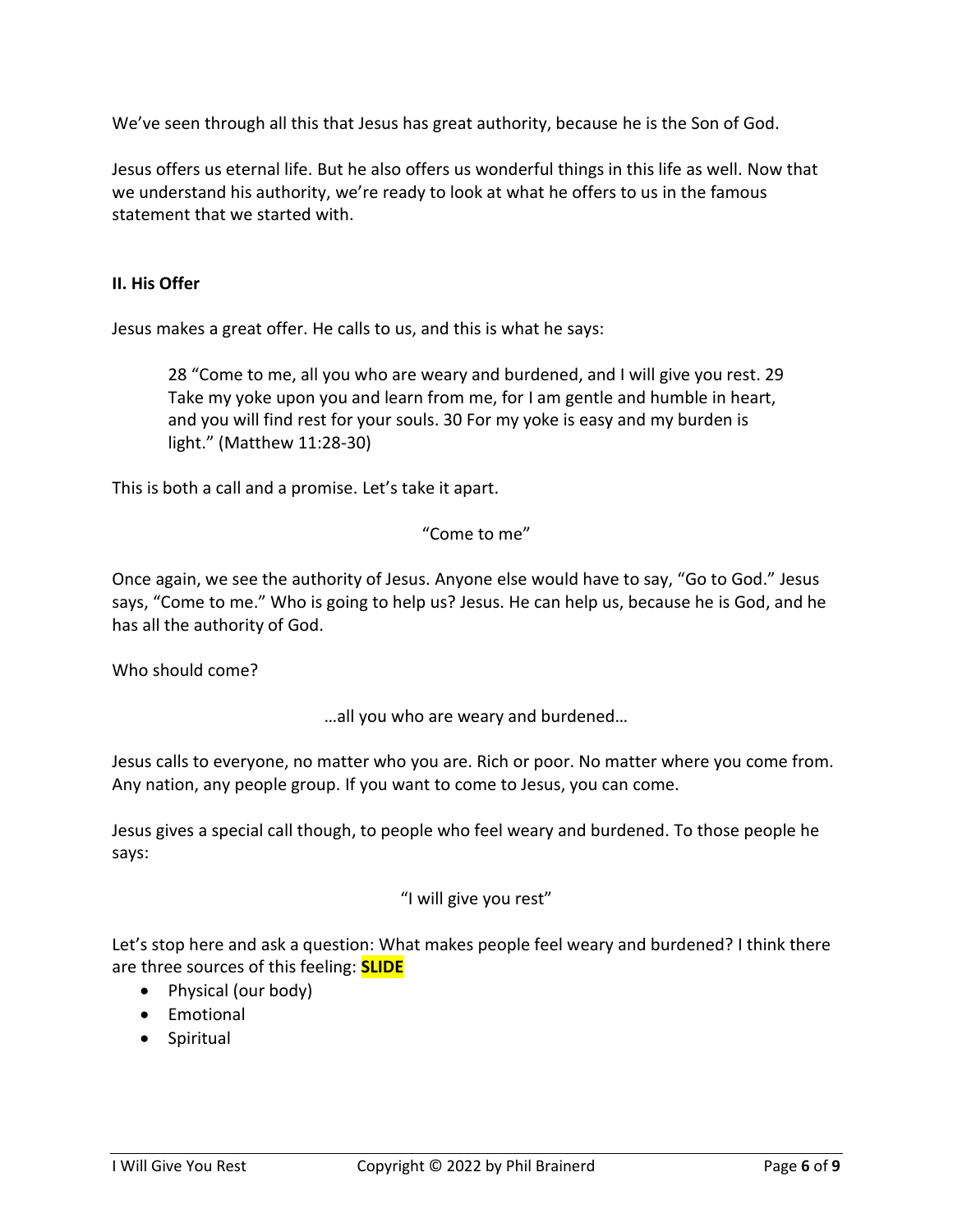If you recall the beginning of our message today, when people asked how to stop feeling tired, most sources concentrated on the physical. Suggestions included: Exercise more, drink more water, and get more sleep. Those aren't bad things to do.

Some of the articles moved on to talk about emotions. Suggestions in that area included trying to avoid stress. But here's something interesting: None of the articles talked about our spirits. What if that's the best place to start? That's what Jesus said.

Let me illustrate. I ran into someone a long time ago who spent time in the military. He hated it. Why? Because people yelled at him all the time. Any officer could point to any enlisted man at any time and yell out: "Drop and give me 50!" That means 50 pushups. The man I met hated that. He just couldn't wait to get out.

Or you could be Brittney Spears. What does Brittney Spears have to do with anything? One time, I ran into a segment on TV where the physical trainers of Brittney were interviewed. Here's how a typical workout went: They made Brittney do sit-ups and other very strenuous exercises. They said, when she was so tired, she was ready to throw up, they threw her into a pool so she could swim laps.

Why would Brittney put up with that kind of treatment? In fact, Brittney paid these people. Again, why? Here's why I think she does it: Most of the images you'll find on the Internet show Brittney wearing some skimpy outfit on stage. In order to be able to wear skimpy outfits, you need to be in great shape. Brittney makes tens of thousands of dollars every time she goes on stage. So, it's worth her while to pay people to put her through what most people would consider torture.

Let's say that someone said to me, "Drop and give me 50". But then they add *"*and, for each one, I'll pay you a hundred dollars.*"* I would figure out how to do 50 pushups. And I would like it, because I would look forward to being paid. If pain leads to treasure, most people will put up with pain. Some even learn to enjoy it. On the other hand, if pain leads to humiliation, people hate it.

So, it's all in what you believe. If you believe the person giving you commands is a slave driver, you hate the commands. And you hate the person giving them. And you become weary and burdened.

On the other hand, if you believe the person giving commands is doing so for your best, you learn to enjoy the commands. And you love the person giving them.

Jesus tells us which of the two he offers: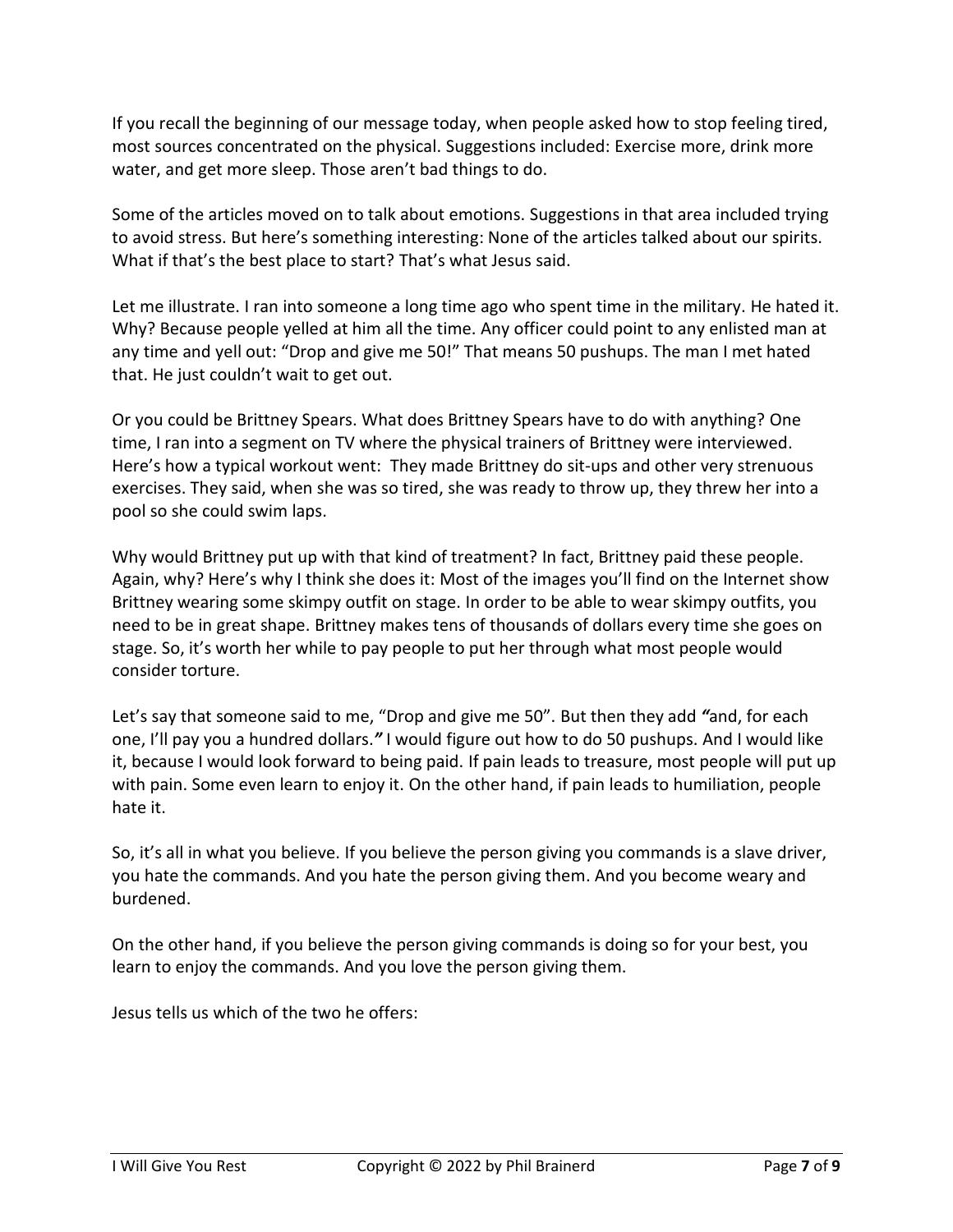Take my yoke upon you and learn from me, for I am gentle and humble in heart, and you will find rest for your souls. For my yoke is easy and my burden is light. (Matthew 11:29-30)

Jesus says he's going to give us rest. However, the way he's going to do it is to offer us a yoke. A yoke is something you put on an ox so it can pull things. It's interesting - A yoke makes life easier for the ox. If someone didn't care about the ox, they could just use ropes. The ropes would chafe against the animal's skin. They would pull tight on the neck, causing the ox to choke. On the other hand, a yoke evenly distributes weight. So, the animal is much more comfortable when it's pulling. A proper yoke is carved and adjusted to fit each individual animal perfectly. No two yokes should be exactly alike.

If you want to treat an ox properly, you provide a good, custom-made yoke. And then you're careful not to overload the ox.

In the days of Jesus, a lot of people felt like they were working for slave drivers. Worse yet, many of the religious leaders of the day presented God as a kind of slave driver. God, according to the teachers of the day, had all kinds of rules. So, if you wanted to live a life pleasing to God, it all boiled down to rules. Rule after rule after rule. You never knew when you were good enough. That made people tired. That made people suspicious of God.

Jesus said that's not how God is. God has a path, custom-made for each of us. That path is designed for our best. Jesus gives commands, but his commands come from a heart of love. He's not a slave driver. His commands lead to treasure in heaven. So, he can say: "Take *my* yoke upon you and learn from me, (my comment: because he is a slave-driver? No!) for I am gentle and humble in heart, and you will find rest for your souls. For *my* yoke is easy and *my* burden is light.

Let's pull this all together.

# **Conclusion**

Jesus called to the people of his day. Some rejected him. They failed. Now, he turns to everyone else, and calls people to himself. He makes them an incredible offer.

He is not a slave driver. He is kind and loving. He gives commands, but those commands are good for the soul.

If you feel weary - If you feel burdened, the answer is not to start with your body or your emotions. Exercise, water, and sleep are good. Watching your stress level is fine. But in the end, the spirit is the best place to start.